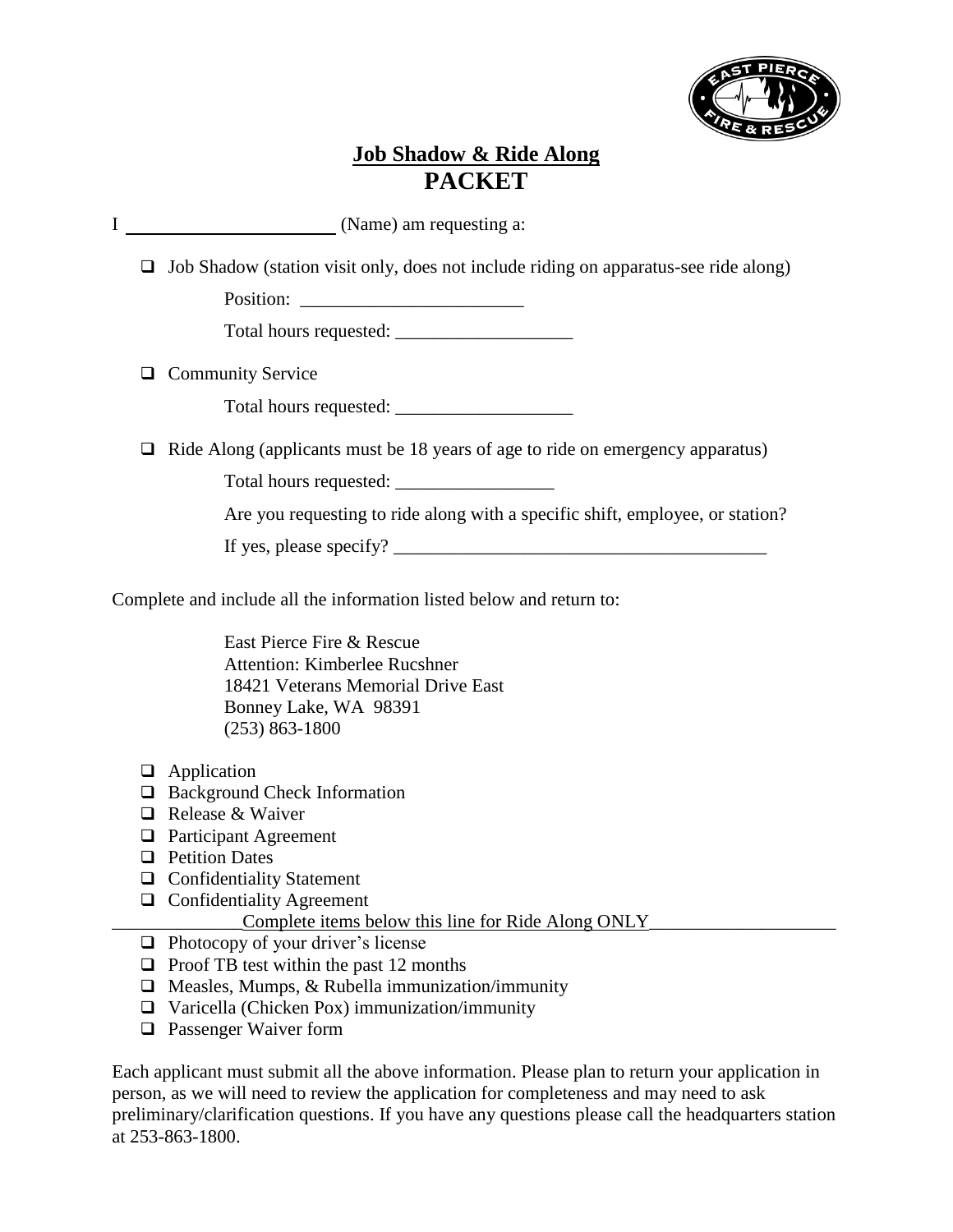

### **Job Shadow & Ride Along APPLICATION**

| Opportunities for Job Shadows and Ride Alongs are provided without regard to race, religion, sex, national origin, age, sensory, mental or<br>physical disability, marital status, veteran's status or sexual preference. |                                                                 |                                                                                                             |                     |                                                                                 |
|---------------------------------------------------------------------------------------------------------------------------------------------------------------------------------------------------------------------------|-----------------------------------------------------------------|-------------------------------------------------------------------------------------------------------------|---------------------|---------------------------------------------------------------------------------|
| <b>First Name</b>                                                                                                                                                                                                         |                                                                 |                                                                                                             |                     |                                                                                 |
|                                                                                                                                                                                                                           |                                                                 |                                                                                                             |                     |                                                                                 |
|                                                                                                                                                                                                                           |                                                                 |                                                                                                             |                     | <b>Apartment Number</b>                                                         |
|                                                                                                                                                                                                                           | <b>State</b>                                                    |                                                                                                             | Zip                 |                                                                                 |
|                                                                                                                                                                                                                           |                                                                 |                                                                                                             |                     |                                                                                 |
|                                                                                                                                                                                                                           |                                                                 |                                                                                                             |                     |                                                                                 |
|                                                                                                                                                                                                                           |                                                                 |                                                                                                             |                     |                                                                                 |
|                                                                                                                                                                                                                           | $\Box$ Mr. $\Box$ Ms. $\Box$ Mrs. $\Box$ Miss $\Box$ Dr. $\Box$ | <b>Alternate Phone Number</b><br>Best way to reach: $\Box$ Home $\Box$ Alternate $\Box$ Either $\Box$ Other | Preferred nickname: | Middle Name<br>E-mail Address<br>$\mathbf{r}$<br>T <sub>1</sub><br>$\mathbf{v}$ |

| Name         | Home Phone Number      |
|--------------|------------------------|
|              |                        |
| Relationship | Alternate Phone Number |
|              |                        |

Best way to reach: □ Home □ Alternate □ Either □ Other \_\_\_\_\_\_\_\_\_\_\_\_\_\_\_\_\_\_\_\_\_\_\_\_\_

| ↑<br>∸.      |                        |
|--------------|------------------------|
| Name         | Home Phone Number      |
|              |                        |
| Relationship | Alternate Phone Number |
|              |                        |

Best way to reach: □ Home □ Alternate □ Either □ Other \_\_\_\_\_\_\_\_\_\_\_\_\_\_\_\_\_\_\_\_\_\_\_\_\_

#### **Employment/Education Information**

| I am: | $\Box$ Employed | Education: | $\Box$ High school student  |
|-------|-----------------|------------|-----------------------------|
|       | $\Box$ Retired  |            | $\Box$ High school graduate |
|       | $\Box$ Student  |            | $\Box$ Undergraduate degree |
|       |                 |            | $\Box$ Graduate degree      |
|       |                 |            |                             |

| Name of School                   | Grade/Year |
|----------------------------------|------------|
| Certifications/Advanced Training |            |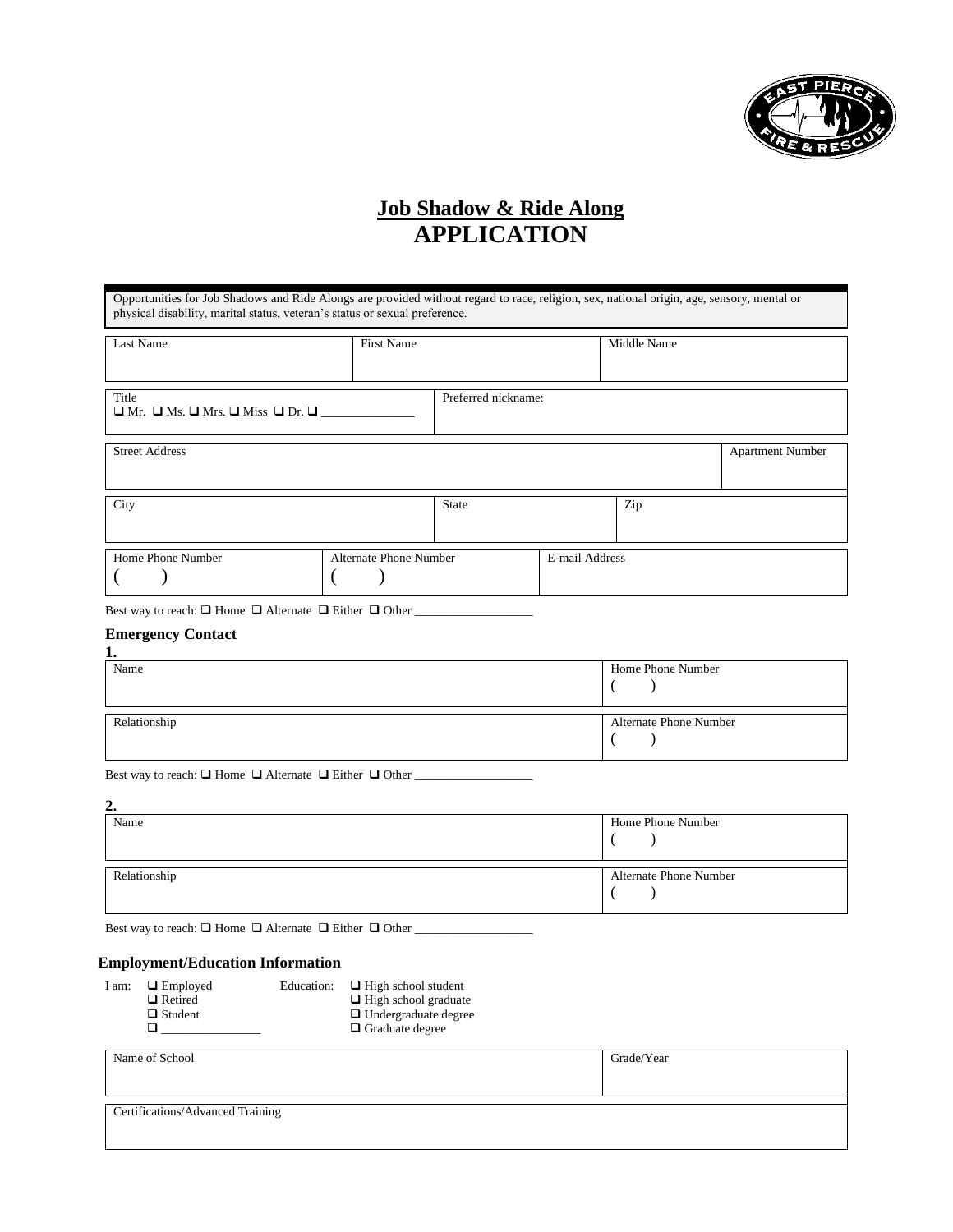| Is anyone else at this address a current EPF&R volunteer or employee?<br>If yes, what is their name? | $\Box$ YES | $\Box$ NO |
|------------------------------------------------------------------------------------------------------|------------|-----------|
| Have you ever been a volunteer or employee with us before?<br>If yes, when?                          | $\Box$ YES | $\Box$ NO |

|     | I am interested in the following area(s) Check all that apply: |
|-----|----------------------------------------------------------------|
| ┚   | Firefighting                                                   |
|     | Paramedic                                                      |
| ⊔   | Fire Investigation                                             |
|     | Water Rescue-Diver                                             |
| - 1 | Wildland                                                       |
| ┚   | HAZMAT                                                         |
|     | <b>Tech Rescue</b>                                             |
|     | <b>Public Education</b>                                        |
|     |                                                                |

UNDER PENALTY OF PERJURY, I certify that the above information is true, correct and complete. I understand I can be denied from participating in the program for any misrepresentation or omission in the above statement. I authorize East Pierce Fire & Rescue to request a background inquiry from the Washington State Patrol and understand that my participation in the requested job shadow/ride along is dependent upon a satisfactory report.

| Signature | Date |
|-----------|------|
|           |      |
|           |      |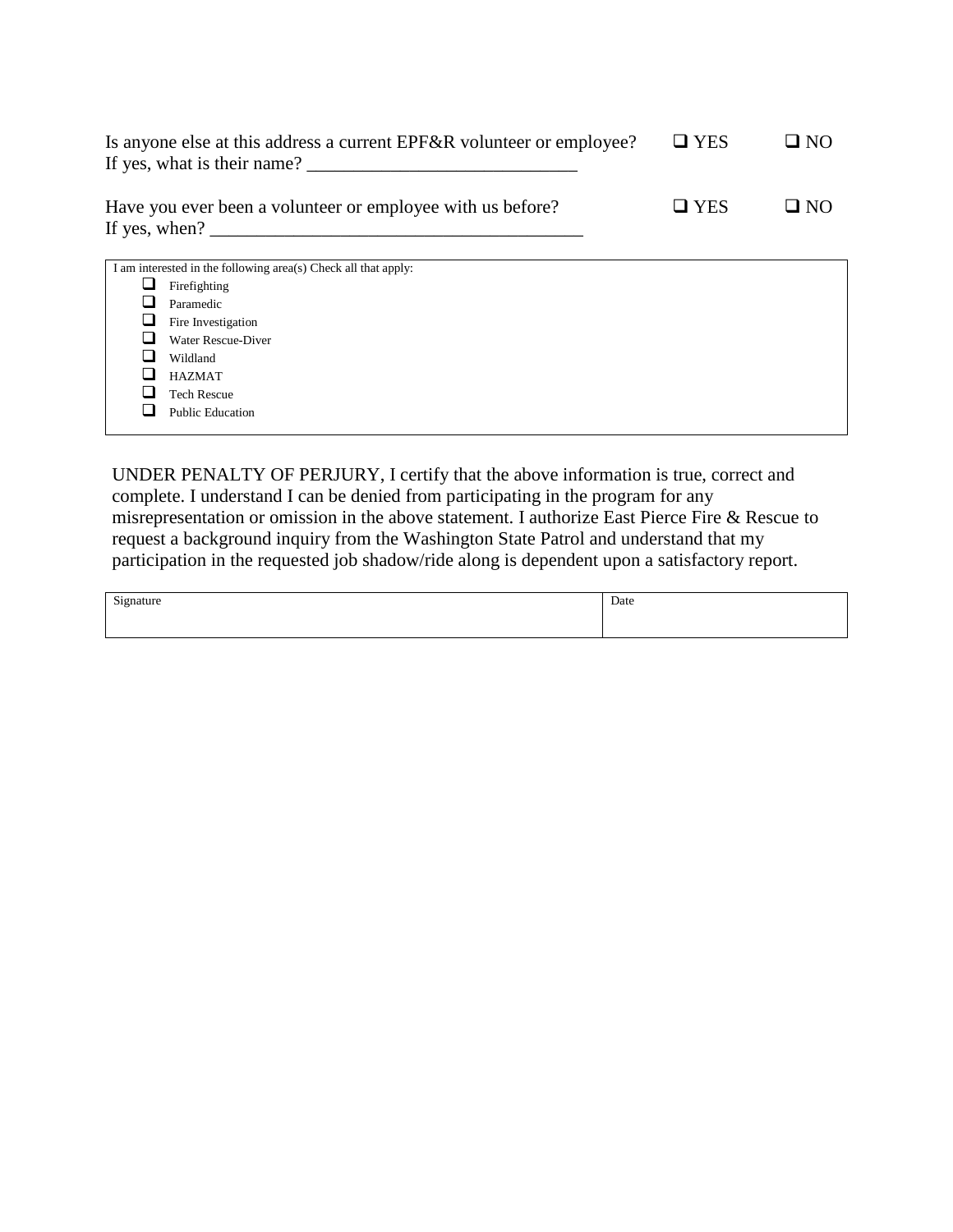#### **Notice to all applicants:**

#### **CHILD AND ADULT ABUSE INFORMATION ACT**

Under a law passed by the 1987 Washington State Legislature, applicants for volunteer service in positions who will or may have unsupervised access to children or developmentally disabled persons must make a written disclosure of certain civil adjudications, convictions, records of crimes against persons, and (for licensed personnel) disciplinary board final decisions. Background inquiries may be made to the Washington State Patrol, or other state or federal law enforcement agencies.

Information obtained from an applicant's disclosure statement or from these background inquiries will not necessarily prevent participation. This information will be considered in determining the applicant's character, suitability, and competence to perform and may result in a denial of participation. All applicants must sign a release authorizing the background inquiry. Failure to do so, or to provide the disclosure statement, shall prevent the applicant from participation in a job shadow/ride along with East Pierce Fire & Rescue.

#### **Disclosure Statement**

Pursuant to the requirements of RCW 43.43.830 and 43.43.840, we must ask you to complete the following disclosure statement. This information will be kept confidential.

1. Have you ever been convicted of a crime against children or other persons? ❑ YES ❑ NO (A crime against persons includes any of the following offenses: aggravated murder; first or second degree murder; first or second degree kidnapping; first, second, or third degree assault; first, second or third degree rape; first, second or third degree statutory rape; first or second degree robbery; first or second degree manslaughter; first or second degree extortion; first or second degree criminal mistreatment, child abuse or neglect as defined in RCW 26.44.0220; selling or distributing erotic material to a minor; custodial assault; child buying or selling; first degree promoting protection; communication with a minor; first degree arson; first degree burglary; indecent liberties; incest; vehicular homicide; unlawful imprisonment; simple assault; sexual exploitation of minors; first or second degree custodial interference; malicious harassment; first, second or third degree child molestation; first or second degree sexual misconduct with a minor; patronizing a juvenile prostitute; child abandonment; promoting pornography; violation of child abuse restraining order; prostitution; or any of these crimes as they may be renamed in the future.)

If your answer is "YES", please describe and provide the date(s) of the conviction(s) and the sentence(s) imposed.

2. Have you ever been convicted of any crimes relating to financial exploitation of a person 60 years of age or older, who has a functional, mental or physical inability to care for himself/herself or is a patient in a state hospital?  $\Box$  YES  $\Box$  NO (Crimes relating to financial exploitation include: first, second or third degree extortion; first or second degree robbery; first, second or third degree theft; forgery; or any of these crimes as they may be renamed in the future.)

If your answer is "YES" please describe and provide the date(s) of the conviction(s) and the sentence(s) imposed.

3. Have you ever been found in a Dependency Action, Domestic Relations Proceeding, or Disciplinary Board Final Decision to have sexually assaulted or exploited, or to have sexually abused a minor, developmentally disabled person or any person 60 years of age or older who has a functional, mental or physical inability to care for himself or herself or who is a patient in a state hospital?  $\Box$  YES  $\Box$  NO

If your answer is "YES" please describe and provide the date(s) of the conviction(s) and the sentence(s) imposed.

#### **If you answered "YES" to any of the above questions, complete the following.**

| Height | Weight | Color of Eyes | Color of Hair |
|--------|--------|---------------|---------------|
|        |        |               |               |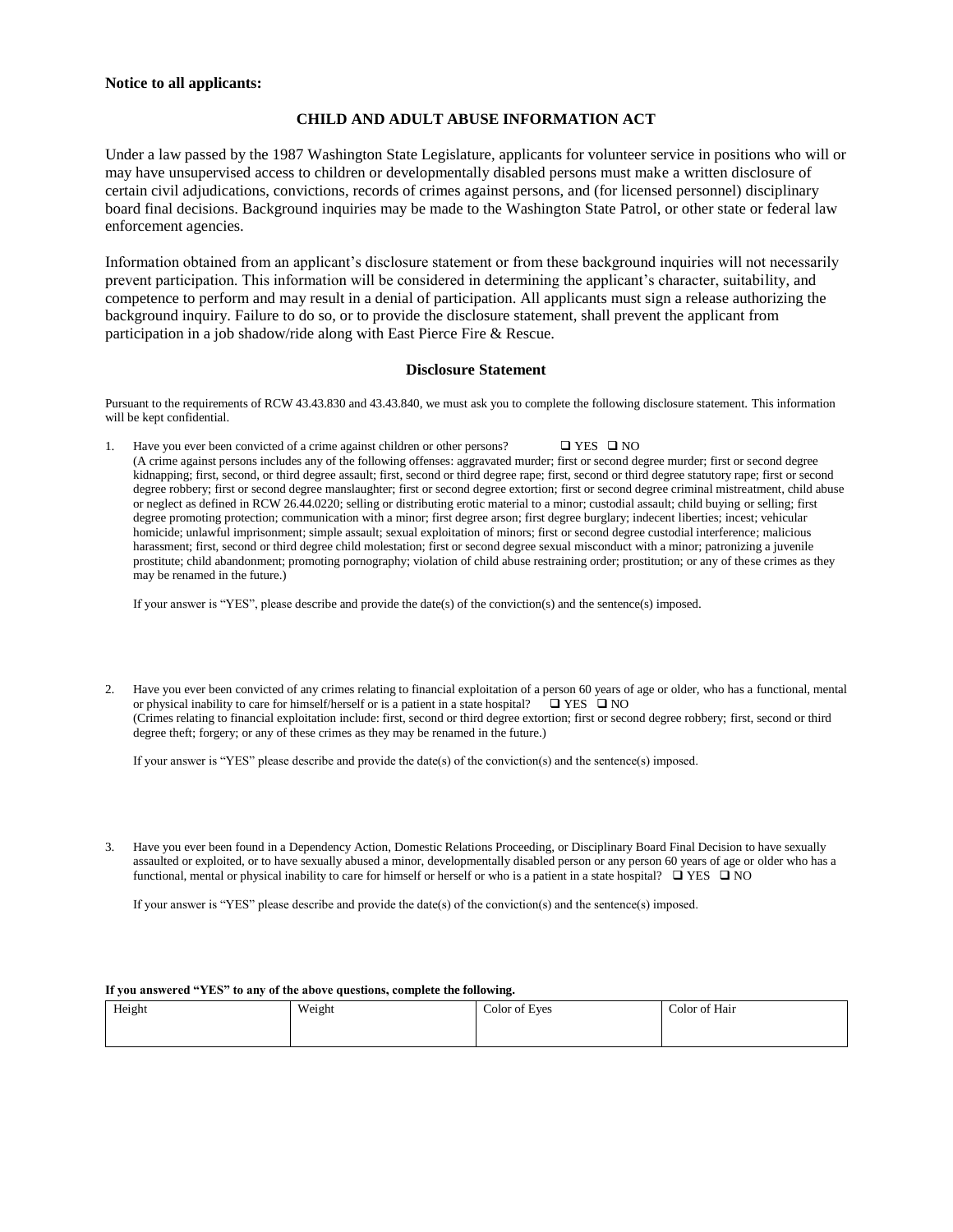### **This information will be used in conjunction with the background inquiry:**

| Name:                  |     |                               |      |
|------------------------|-----|-------------------------------|------|
| Alias/Maiden Name      |     |                               |      |
| Date of Birth          | Sex |                               | Race |
| Social Security Number |     | Driver's License Number/State |      |

We may also require your fingerprints to obtain from the Washington State Patrol criminal identification system a report of your record of criminal convictions for offenses against persons, civil adjudications of child abuse, and disciplinary board final decisions. We will make a copy of the report available to you upon your request.

UNDER PENALTY OF PERJURY, I certify that the above information is true, correct and complete. I understand if I am accepted as a volunteer, I can be discharged for any misrepresentation or omission in the above statement. I authorize East Pierce Fire & Rescue to request a background inquiry from the Washington State Patrol and understand that my acceptance as a volunteer is conditioned upon a satisfactory report.

| $\sim$<br>19 nature<br>- 0 | Date |
|----------------------------|------|
|                            |      |
|                            |      |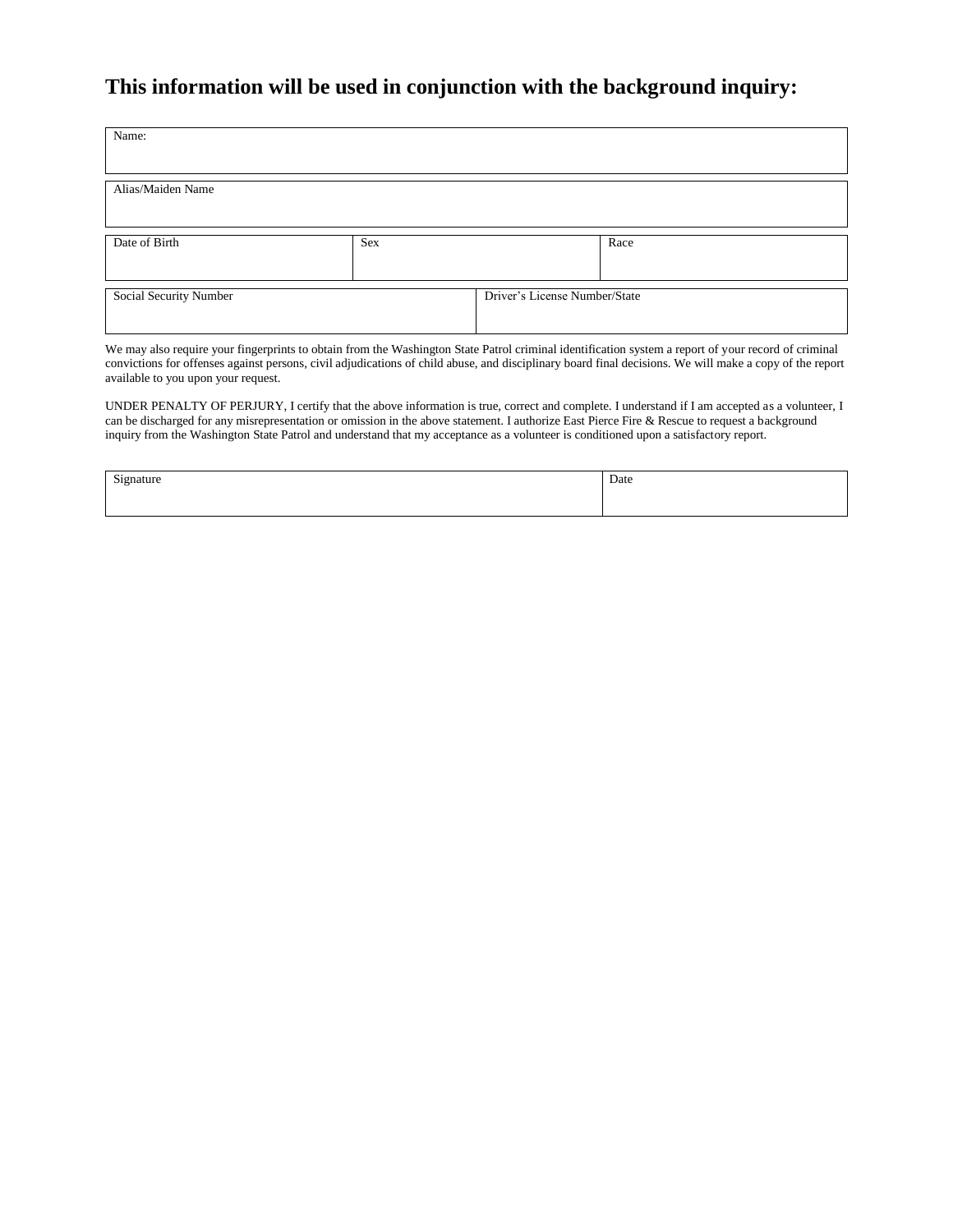# **RELEASE AND WAIVER**

I wish to participate in a job shadow/ride along opportunity at East Pierce Fire & Rescue. I understand and appreciate that being in a fire department environment raises certain risks. I am aware that I could sustain certain injuries while participating. I acknowledge that I am voluntarily coming to the Department with full knowledge of the risks and dangers involved, and I agree to accept any and all risks of injury to me.

I agree to assume all risks in connection with my participation with fire department and release and hold harmless East Pierce Fire & Rescue, their employees, volunteers, and board of commissioners, through their negligence or any other cause, might otherwise be liable to me.

I intend by this Release and Waiver to release, in advance, and to waive my rights and discharge all of the persons and entities mentioned above from any and all claims for damages for personal injury or property damage which I may have, or which may hereafter occur to me, as a result of my presence at East Piece Fire & Rescue for the purposes of a job shadow/ride along. I acknowledge that I am solely responsible for my personal health and safety and will not engage in any activities that subject me to undue risk.

I have read this Release and Waiver and fully understand its terms. I understand that this is a release of liability and that I am signing it on a voluntary basis.

#### **PLEASE READ THE ABOVE CAREFULLY BEFORE SIGNING**

| $\Delta$ nnligen<br>signature<br>$\tilde{}$<br>. . | Date |
|----------------------------------------------------|------|
|                                                    |      |
|                                                    |      |

## **If under 18, please complete the Consent to Participate:**

#### **Consent to Participate**

The applicant has my permission to participate in a job shadow/ride along experience with East Pierce Fire & Rescue. I will assist him/her in following the rules and regulations established to make this program successful. I have read the Release and Waiver and fully understand its terms. I understand that this is a release of liability and that I am signing in on a voluntary basis as the parent/guardian of the applicant minor.

| $\sim$<br>Parent<br>. juardiar<br>gnature<br>-211<br> | Date |
|-------------------------------------------------------|------|
|                                                       |      |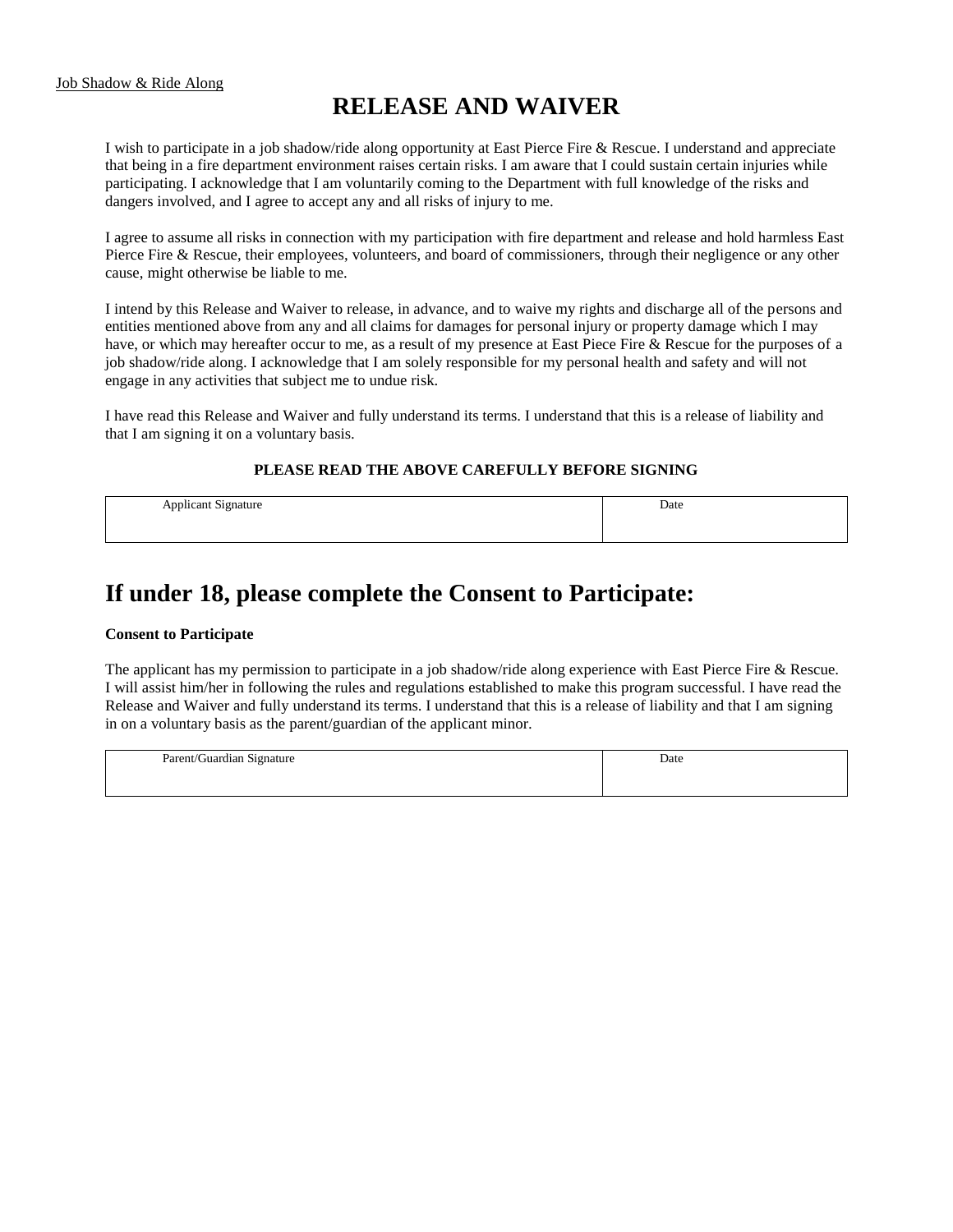

### **Job Shadow & Ride Along PARTICIPANT AGREEMENT**

The employees of East Pierce Fire and Rescue welcome the opportunity to provide citizens the chance to experience first-hand the daily operations of the Fire Department. With this opportunity there are certain expectations. These expectations will assist in providing the best education and safety of the observer, and will eliminate any service disruption to the community we serve. Below are the expectations of East Pierce Fire & Rescue and the participant.

#### **East Pierce Fire & Rescue agrees to provide the observer with the following:**

- A workplace which meets or exceeds WISHA standards.
- An assigned mentor and supervision at all times while at the worksite
- An orientation to East Pierce Fire and Rescue and information regarding the safety policies and procedures by the mentor
- An orientation and tour of work site
- Familiarization of the infectious waste hazards at the station and in the apparatus
- Worker Right To Know information, and M.S.D.S. location at the worksite
- Department "Observer" duty coat and helmet. The observer will be responsible for the proper care and stowing of these items.
- Any required documentation of completion, evaluation, or feedback needed by the observer
- As much close up, real life experience as possible while still providing for the safety of the observer and the efficiency of scene management and patient care.

#### **The participant understands and agrees to the following:**

- The ride along experience is limited to one ride along (up to 24 consecutive hours) per a six month period (up to 2 per year) within one discipline.
- The job shadow/ride along experience is limited to approved East Pierce Fire & Rescue assignments, the participant will observe only.
- Follow the dress code outlined below for this program:
	- Dress is to be professional, while participating in this program you are representing the Department and will be visible to the community. Clothing that reveals too much cleavage, your back, your chest, your feet, your stomach or your underwear is not appropriate for a place of business. Clothing should be pressed.
	- Blue or black slacks.
	- A solid blue or black shirt, without screen-printing. If there is any wording or print on clothing, it will be left to the mentor's discretion as to whether it is appropriate.
	- Black shoes or boots.
	- A solid blue or black ball cap may be worn, without screen-printing. If there is any wording or print on cap, it will be left to the mentor's discretion as to whether it is appropriate. All caps must be worn bill-forward, and snuggly fit head.
	- Jewelry shall be limited to one ring and a watch, without exception. This is to provide for your safety. The appearance of these items shall be at the discretion of the mentor.
	- A change of clothing is strongly advised, as there is the possibility of soiling clothing.
	- If job shadow/ride along will be overnight, we recommend bringing a sleeping bag or blanket, pillow, appropriate sleep wear, hygiene necessities, and food items for lunch/dinner/snacks.
- Provide own transportation to and from the worksite.
- Report to worksite on time as scheduled, or notify the assigned mentor of any conflicts. Failure to do so may result in the discontinuation of participation.
- Follow directions given by the mentor and/or other members of the Department at incident scenes, and in daily activities as to provide for your learning and safety.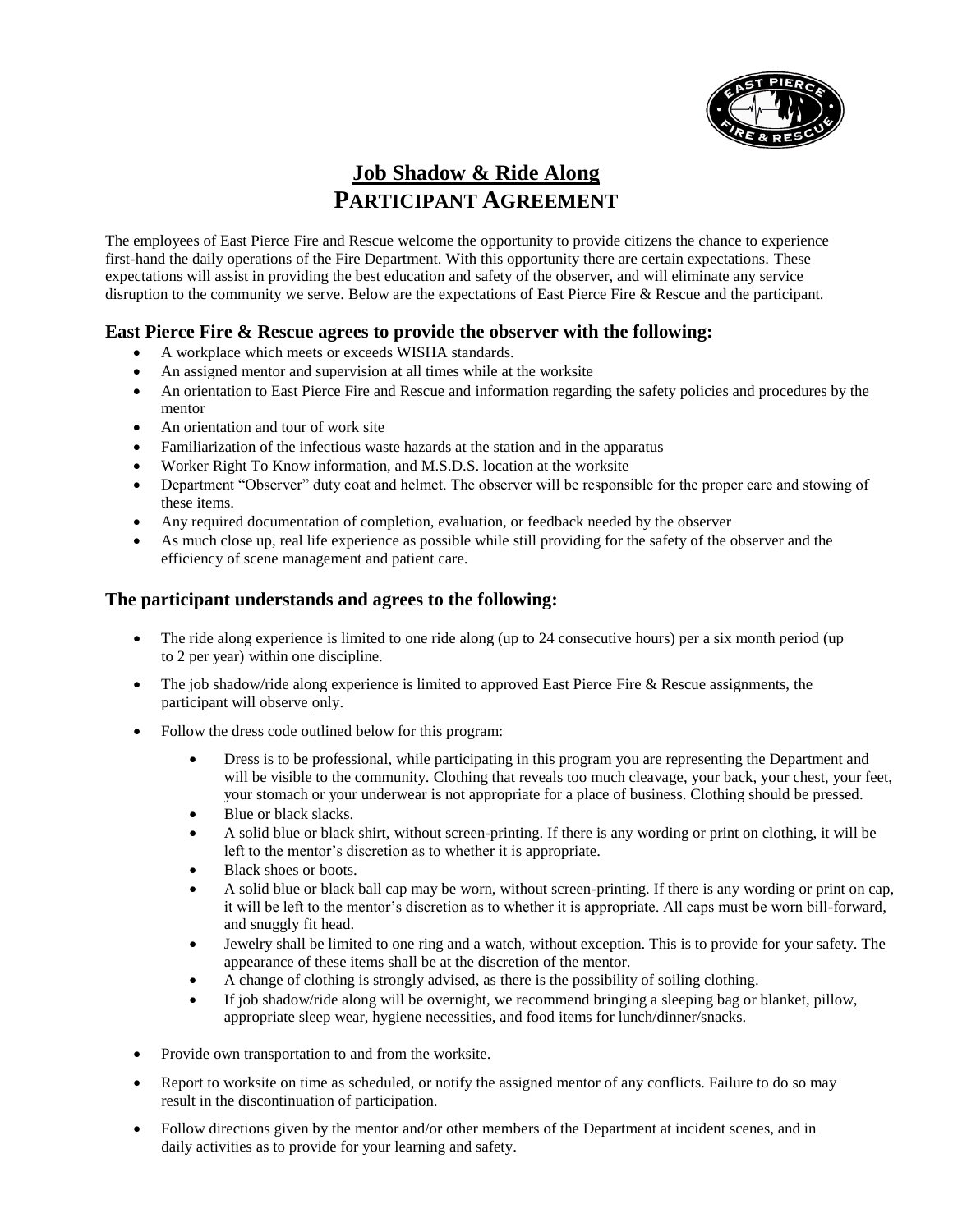- Adhere to all safety guidelines of the Department.
- Be honest, courteous, responsible, and cooperative.
- Protect the privacy of any person that you may come in contact with during an incident.
- Bring a positive and motivated attitude, learn about an exciting and rewarding career, and have fun.
- Come mentally and physically prepared for numerous types of activities. The Fire Department responds to emergency and non-emergency calls, at any time for as long as it takes to mitigate the circumstance. Thus, we recommend you to not schedule any activities close to your scheduled time.
- Accurately complete the application packet including a signed (either by self and/or guardian if under 18) Release and Waiver Statement, Confidentiality of Information Statement and Policy, Confidentiality Agreement, and provide proof of a TB test (within the past 12 months), as well as immunity to measles, mumps, rubella, and chicken pox..
- The participant is not considered an employee of East Pierce Fire & Rescue.

| Signature | Date |
|-----------|------|
|           |      |
|           |      |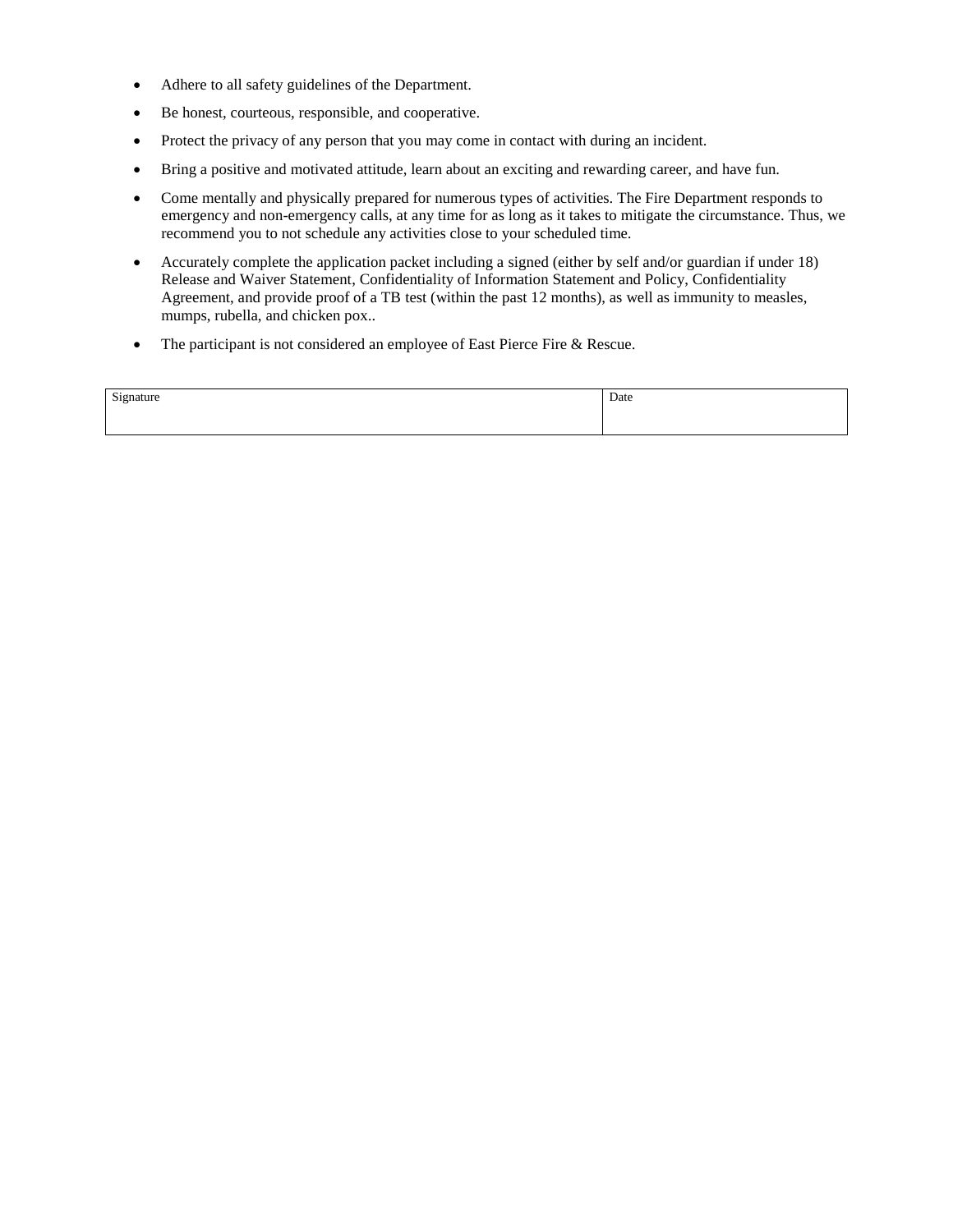

### **Job Shadow & Ride Along PETITION**

Please select 3 dates and times for your Job Shadow/Ride Along

### **PLEASE ALLOW 2 WEEKS FOR SCHEDULING**

| <b>N</b><br>Name: |  |
|-------------------|--|
|                   |  |

| <b>First Choice</b> |                 |
|---------------------|-----------------|
| Date:               | $\Box$ selected |
| Time:               | A.M. / P.M.     |

| <b>Second Choice</b> |                 |
|----------------------|-----------------|
| Date:                | $\Box$ selected |
| Time:                | A.M. / P.M.     |

| <b>Third Choice</b> |                 |  |
|---------------------|-----------------|--|
| Date:               | $\Box$ selected |  |
| Time:               | A.M. / P.M.     |  |

(To be completed by East Pierce Fire & Rescue)

# **ACTUAL DATE DETERMINED \_\_\_\_\_ / \_\_\_\_\_ / \_\_\_\_\_\_\_\_**

| <b>Mentor Name:</b>                 |  |
|-------------------------------------|--|
| <b>Mentor Title:</b>                |  |
| Unit / Department:                  |  |
| Consent / Approval Received (date): |  |
| <b>Consenting Supervisor Name:</b>  |  |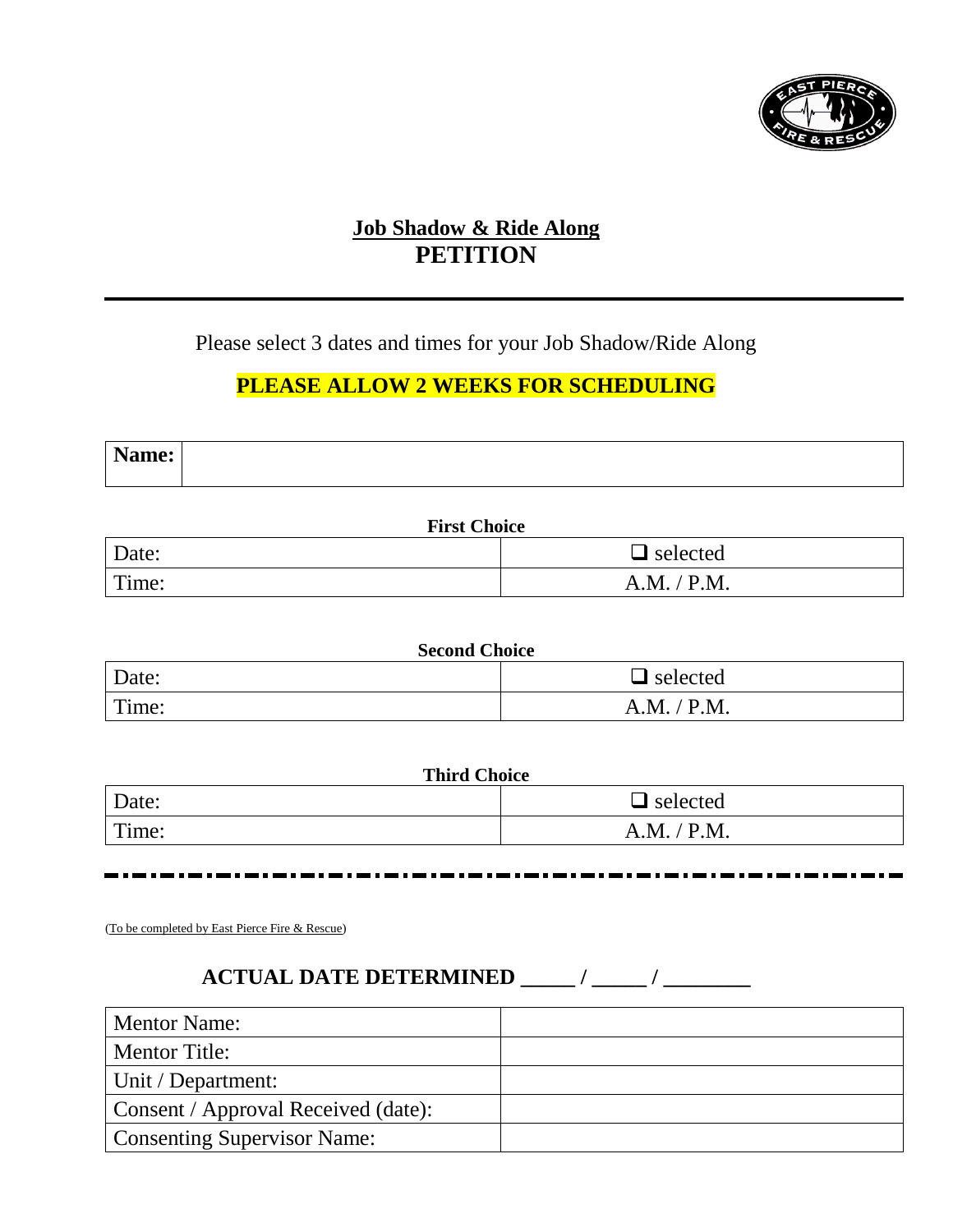

## **Job Shadow & Ride Along CONFIDENTIALITY OF INFORMATION STATEMENT AND POLICY**

I understand the principle of confidentiality is basic to the maintenance of professional ethics and community respect. As a participant in East Pierce Fire & Rescue's job shadow/ride along program, I assume the ethical responsibility of holding all information obtained directly or indirectly concerning patients, doctors, staff, or volunteers as absolutely confidential. Information of a private or sensitive nature: medical record information, employee personnel records and system, facility or agency operating and financial data are also absolutely confidential. I will not actively seek to obtain any information considered to be confidential.

Furthermore, I understand that intentional or involuntary violation of our confidentiality policy will result in termination of participation and punitive action including possible fine or even imprisonment.

| Signature<br>ົບ⊥⊾<br>ີ | Date |
|------------------------|------|
|                        |      |